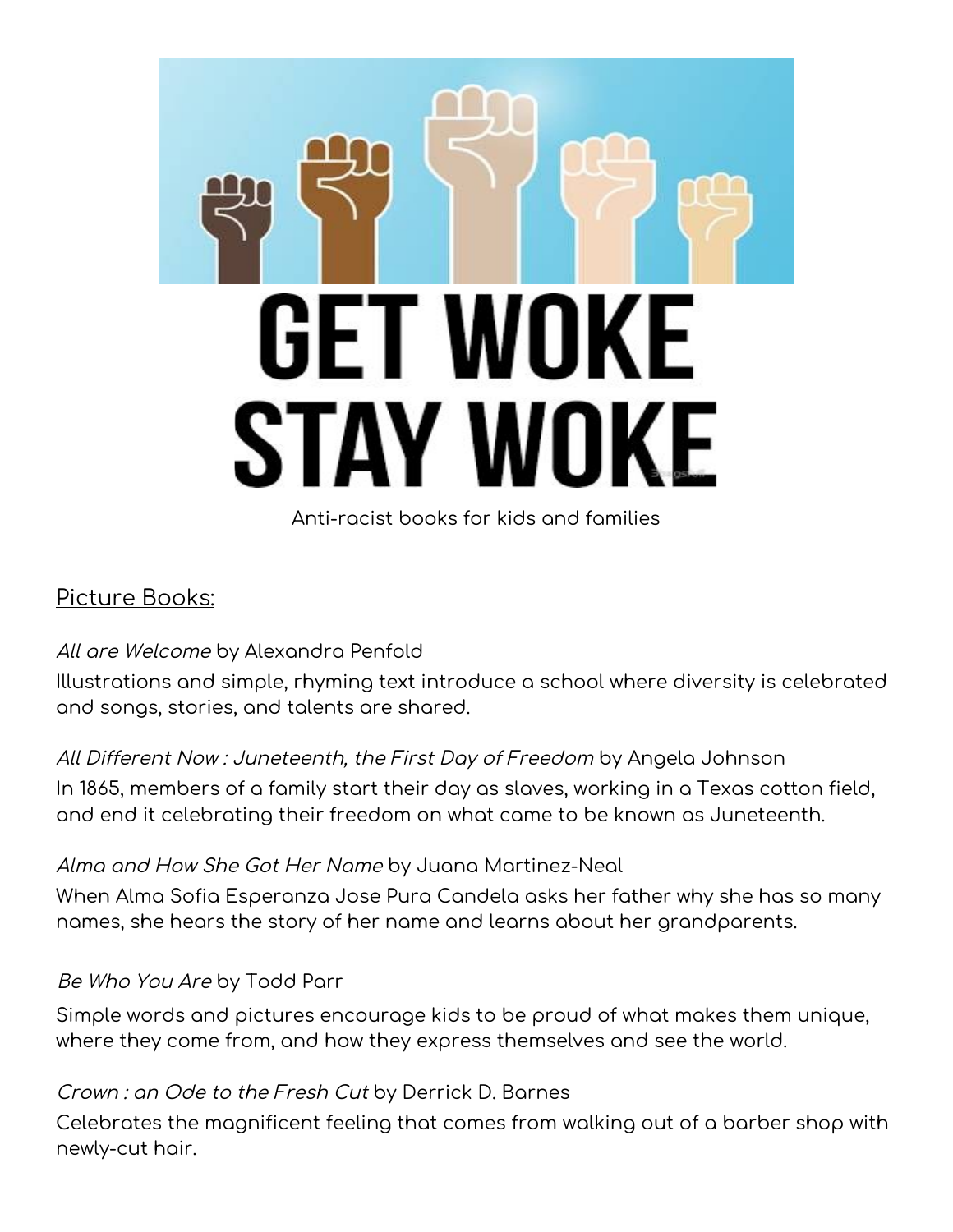### The Day You [Begin](https://catalog.bccls.org/polaris/search/title.aspx?ctx=35.1033.0.0.7&pos=1&cn=1722742) by [Jacqueline](https://catalog.bccls.org/polaris/search/browse.aspx?ctx=35.1033.0.0.7&type=Browse&by=AU&term=Woodson%2c+Jacqueline%2c&page=0) Woodson

Other students laugh when Rigoberto, an immigrant from Venezuela, introduces himself but later, he meets Angelina and discovers that he is not the only one who feels like an outsider.

### [Dream](https://catalog.bccls.org/polaris/search/title.aspx?ctx=35.1033.0.0.7&pos=4&cn=1737122) Big, Little One by Vashti [Harrison](https://catalog.bccls.org/polaris/search/browse.aspx?ctx=35.1033.0.0.7&type=Browse&by=AU&term=Harrison%2c+Vashti%2c&page=0)

Featuring 18 trailblazing black women in American history, Dream Big, Little One is the board book adaptation of the author's Little leaders: Bold Women in Black History.

### Each [Kindness](https://catalog.bccls.org/polaris/search/title.aspx?ctx=35.1033.0.0.7&pos=1&cn=1024279) by [Jacqueline](https://catalog.bccls.org/polaris/search/browse.aspx?ctx=35.1033.0.0.7&type=Browse&by=AU&term=Woodson%2c+Jacqueline.&page=0) Woodson

When Ms. Albert teaches a lesson on kindness, Chloe realizes that she and her friends have been wrong in making fun of new student Maya's shabby clothes and refusing to play with her.

### Freedom in Congo [Square](https://catalog.bccls.org/polaris/search/title.aspx?ctx=35.1033.0.0.7&pos=1&cn=1534704) by Carole Boston [Weatherford.](https://catalog.bccls.org/polaris/search/browse.aspx?ctx=35.1033.0.0.7&type=Browse&by=AU&term=Weatherford%2c+Carole+Boston.&page=0)

As slaves relentlessly toiled in an unjust system in 19th century Louisiana, they all counted down the days until Sunday, when at least for half a day they were briefly able to congregate in Congo Square in New Orleans where they could sing, dance, and play music and forget their cares, their struggles, and their oppression.

#### Hair [Love](https://catalog.bccls.org/polaris/search/title.aspx?ctx=35.1033.0.0.7&pos=1&cn=1788922) by Matthew [Cherry](https://catalog.bccls.org/polaris/search/browse.aspx?ctx=35.1033.0.0.7&type=Browse&by=AU&term=Cherry%2c+Matthew+A%2c&page=0)

A little girl's daddy steps in to help her arrange her curly, coiling, wild hair into styles that allow her to be her natural, beautiful self.

#### [Hands](https://catalog.bccls.org/polaris/search/title.aspx?ctx=35.1033.0.0.7&pos=1&cn=1751568) Up! By [Breanna](https://catalog.bccls.org/polaris/search/browse.aspx?ctx=35.1033.0.0.7&type=Browse&by=AU&term=McDaniel%2c+Breanna+J.%2c&page=0) J. [McDaniel](https://catalog.bccls.org/polaris/search/browse.aspx?ctx=35.1033.0.0.7&type=Browse&by=AU&term=McDaniel%2c+Breanna+J.%2c&page=0)

A young girl lifts her hands up in a series of everyday moments before finally raising her hands in resistance at a protest march

#### Hey [Black](https://catalog.bccls.org/polaris/search/title.aspx?ctx=35.1033.0.0.7&pos=1&cn=1648188) Child by Useni [Eugene](https://catalog.bccls.org/polaris/search/browse.aspx?ctx=35.1033.0.0.7&type=Browse&by=AU&term=Perkins%2c+Useni+Eugene%2c&page=0) Perkins

A lyrical, empowering poem that celebrates black children and seeks to inspire all young ones to dream big and achieve their goals

#### Last Stop on [Market](https://catalog.bccls.org/polaris/search/title.aspx?ctx=35.1033.0.0.7&pos=2&cn=1334876) Street by Matt de la [Peña](https://catalog.bccls.org/polaris/search/browse.aspx?ctx=35.1033.0.0.7&type=Browse&by=AU&term=de+la+Pen%cc%83a%2c+Matt.&page=0)

A young boy rides the bus across town with his grandmother and learns to appreciate the beauty in everyday things.

#### [Mixed](https://catalog.bccls.org/polaris/search/title.aspx?ctx=35.1033.0.0.7&pos=1&cn=1522151) Me by Taye [Diggs](https://catalog.bccls.org/polaris/search/browse.aspx?ctx=35.1033.0.0.7&type=Browse&by=AU&term=Diggs%2c+Taye%2c&page=0)

Told in rhyming text, Mike is a mixed-race boy, completely comfortable with his identity and his parents--and his wild, curly hair.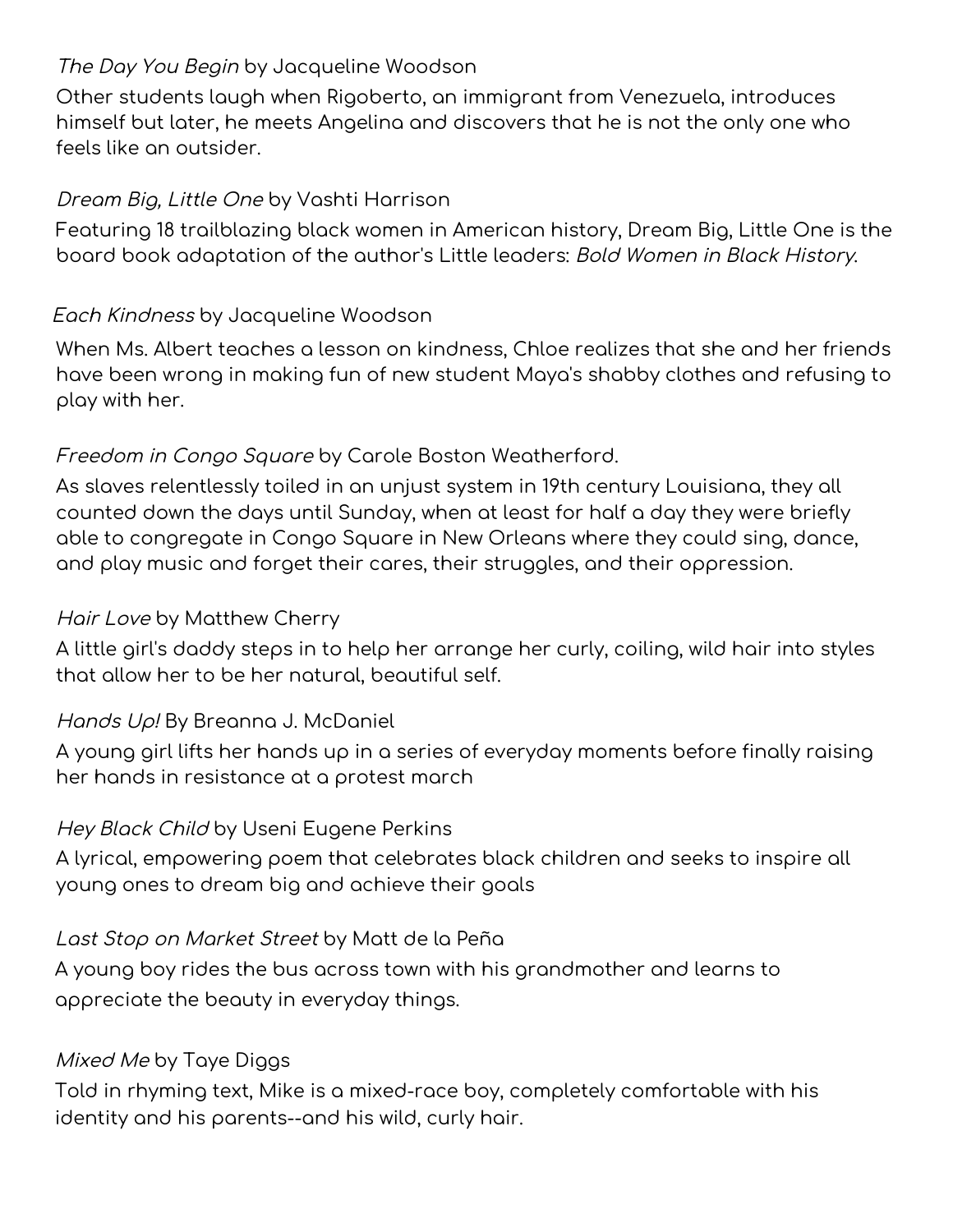The [Proudest](https://catalog.bccls.org/polaris/search/title.aspx?ctx=35.1033.0.0.7&pos=1&cn=1802442) Blue : <sup>a</sup> Story of Hijab and Family by Ibtiha [Muhammad](https://catalog.bccls.org/polaris/search/browse.aspx?ctx=35.1033.0.0.7&type=Browse&by=AU&term=Muhammad%2c+Ibtihaj%2c+1985-&page=0) Faizah relates how she feels on the first day her sister, sixth-grader Asiya, wears a hijab to school.

### The [Undefeated](https://catalog.bccls.org/polaris/search/title.aspx?ctx=35.1033.0.0.7&pos=2&cn=1770667) by Kwame [Alexander](https://catalog.bccls.org/polaris/search/browse.aspx?ctx=35.1033.0.0.7&type=Browse&by=AU&term=Alexander%2c+Kwame%2c&page=0)

The Newbery Award-winning author of The Crossover pens an ode to black American triumph and tribulation, with art from a two-time Caldecott Honoree.

### [Where](https://catalog.bccls.org/polaris/search/title.aspx?ctx=35.1033.0.0.7&pos=17&cn=1792429) Are You From? by Yamile Saie [Méndez](https://catalog.bccls.org/polaris/search/browse.aspx?ctx=35.1033.0.0.7&type=Browse&by=AU&term=M%c3%a9ndez%2c+Yamile+Saied%2c&page=0)

When a girl is asked where she's from--where she's really from--none of her answers seems to be the right one. Unsure about how to reply, she turns to her loving abuelo for help. He doesn't give her the response she expects. She gets an even better one.

# Fiction Books:

### [Betty](https://catalog.bccls.org/polaris/search/title.aspx?ctx=35.1033.0.0.7&pos=1&cn=1662498) Before X by Ilyasah [Shabazz](https://catalog.bccls.org/polaris/search/browse.aspx?ctx=35.1033.0.0.7&type=Browse&by=AU&term=Shabazz%2c+Ilyasah%2c&page=0)

Raised by her aunt until she is six, Betty, who will later marry Malcolm X, joins her mother and stepfamily in 1940s Detroit, where she learns about the civil rights movement.

### Genesis [Begins](https://catalog.bccls.org/polaris/search/title.aspx?ctx=35.1033.0.0.7&pos=2&cn=1746569) Again by Alicia [Williams](https://catalog.bccls.org/polaris/search/browse.aspx?ctx=35.1033.0.0.7&type=Browse&by=AU&term=Williams%2c+Alicia%2c+1970-&page=0)

Thirteen-year-old Genesis tries again and again to lighten her black skin, thinking it is the root of her family's troubles, before discovering reasons to love herself as is.

#### [Ghost](https://catalog.bccls.org/polaris/search/title.aspx?ctx=35.1033.0.0.7&pos=14&cn=1716818) by Jason [Reynolds](https://catalog.bccls.org/polaris/search/browse.aspx?ctx=35.1033.0.0.7&type=Browse&by=AU&term=Reynolds%2c+Jason%2c&page=0)

Ghost, a naturally talented runner and troublemaker, is recruited for an elite middle school track team. He must stay on track, literally and figuratively, to reach his full potential.

#### [Ghost](https://catalog.bccls.org/polaris/search/title.aspx?ctx=35.1033.0.0.7&pos=2&cn=1677844) Boys by Jewell [Parker](https://catalog.bccls.org/polaris/search/browse.aspx?ctx=35.1033.0.0.7&type=Browse&by=AU&term=Rhodes%2c+Jewell+Parker%2c&page=0) [Rhodes](https://catalog.bccls.org/polaris/search/browse.aspx?ctx=35.1033.0.0.7&type=Browse&by=AU&term=Rhodes%2c+Jewell+Parker%2c&page=0)

After seventh-grader Jerome is shot by a white police officer, he observes the aftermath of his death and meets the ghosts of other fallen black boys including historical figure Emmett Till.

# The Hero Two Doors Down : Based on the True Story of [Friendship](https://catalog.bccls.org/polaris/search/title.aspx?ctx=35.1033.0.0.7&pos=5&cn=1539103) Between <sup>a</sup> Boy and a Baseball [Legend](https://catalog.bccls.org/polaris/search/title.aspx?ctx=35.1033.0.0.7&pos=5&cn=1539103) by Sharon Robinson

Steve is thrilled when Jackie Robinson moves into his Jewish neighborhood in Brooklyn in 1948, although many of his neighbors are not, and when Steve actually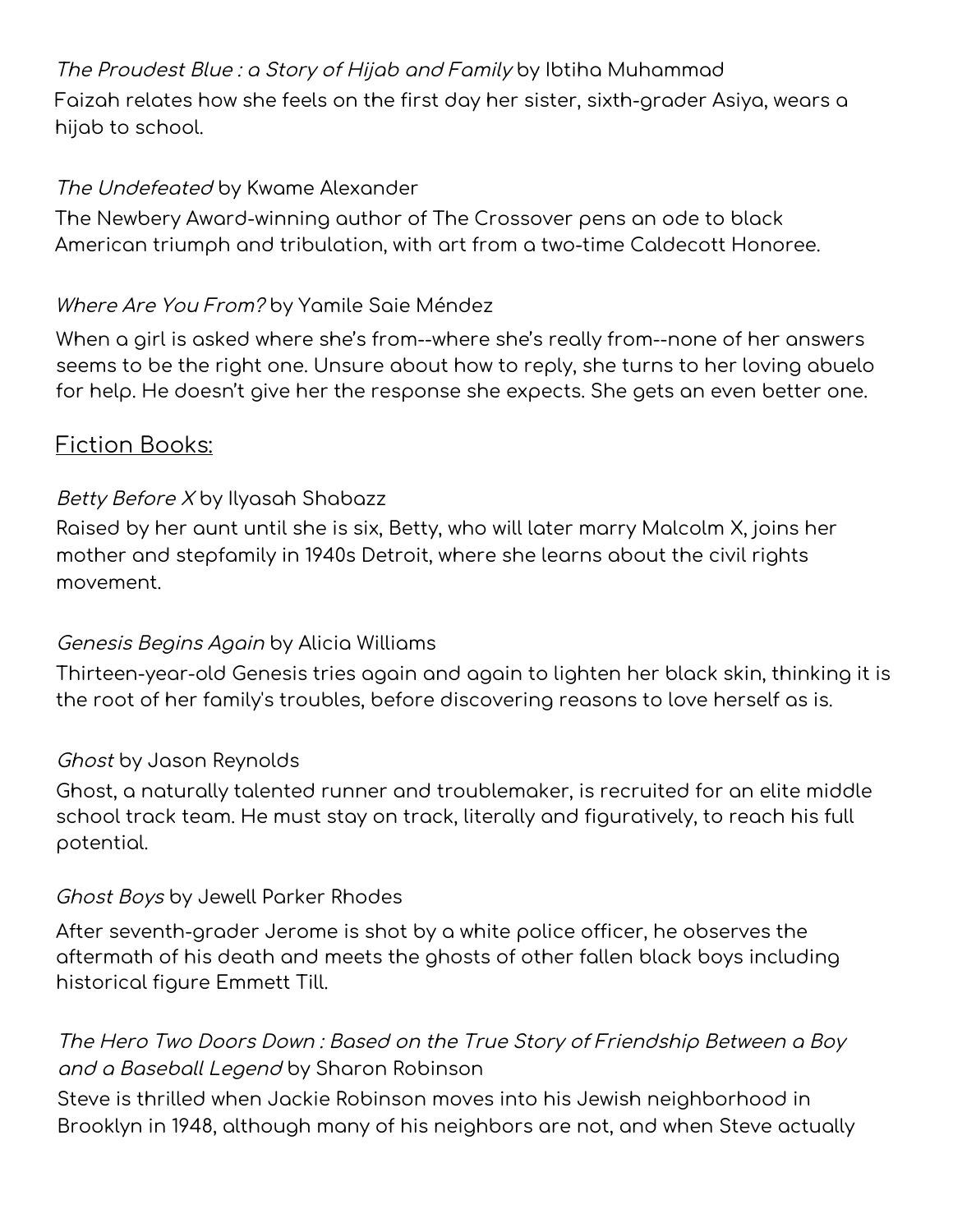meets his hero he is even more excited--and worried that a misunderstanding over a Christmas tree could damage his new friendship.

#### Like [Vanessa](https://catalog.bccls.org/polaris/search/title.aspx?ctx=35.1033.0.0.7&pos=17&cn=1667719) by Tami [Charles](https://catalog.bccls.org/polaris/search/browse.aspx?ctx=35.1033.0.0.7&type=Browse&by=AU&term=Charles%2c+Tami%2c&page=0)

It is 1983 and Vanessa Martin, a thirteen-year-old African American girl in Newark's public housing, dreams of following in the footsteps of the first black Miss America, Vanessa Williams; but with a dysfunctional family the odds are against her--until a beauty pageant changes her life forever

### My Year in the [Middle](https://catalog.bccls.org/polaris/search/title.aspx?ctx=35.1033.0.0.7&pos=22&cn=1718939) by Lila [Quintero](https://catalog.bccls.org/polaris/search/browse.aspx?ctx=35.1033.0.0.7&type=Browse&by=AU&term=Weaver%2c+Lila+Quintero%2c&page=0) [Weaver](https://catalog.bccls.org/polaris/search/browse.aspx?ctx=35.1033.0.0.7&type=Browse&by=AU&term=Weaver%2c+Lila+Quintero%2c&page=0)

At Lu Olivera's school the white kids and black kids sit on different sides of the classroom while Lu just wants to get along with everyone, but growing racial tensions will not let Lu stay neutral about the racial divide.

# One Crazy [Summer](https://catalog.bccls.org/polaris/search/title.aspx?ctx=35.1033.0.0.7&pos=53&cn=762078) by Rita [Williams-Garcia](https://catalog.bccls.org/polaris/search/browse.aspx?ctx=35.1033.0.0.7&type=Browse&by=AU&term=Williams-Garcia%2c+Rita.&page=0)

In the summer of 1968, after travelling from Brooklyn to California, to spend a month with the mother they barely know, Delphine and her sisters arrive to a cold welcome as they discover that their mother is resentful of the intrusion of their visit and wants them to attend a nearby Black Panther summer camp.

### Out of Left [Field](https://catalog.bccls.org/polaris/search/title.aspx?ctx=35.1033.0.0.7&pos=23&cn=1680618) by Ellen [Klages](https://catalog.bccls.org/polaris/search/browse.aspx?ctx=35.1033.0.0.7&type=Browse&by=AU&term=Klages%2c+Ellen%2c+1954-&page=0)

In 1957, inspired by what she is learning about civil rights and armed with knowledge of female ball players, ten-year-old Katy Gordon fights to be allowed to play Little League baseball.

### The Parker [Inheritance](https://catalog.bccls.org/polaris/search/title.aspx?ctx=35.1033.0.0.7&pos=1&cn=1674768) by Varian [Johnson](https://catalog.bccls.org/polaris/search/browse.aspx?ctx=35.1033.0.0.7&type=Browse&by=AU&term=Johnson%2c+Varian%2c&page=0)

Candace sets out to solve a mystery leading to an inheritance, exonerate her grandmother from a long-ago false accusation, and expose an injustice once committed against an African American family.

#### [Revolution](https://catalog.bccls.org/polaris/search/title.aspx?ctx=35.1033.0.0.7&pos=1&cn=1315984) by Debbie [Wiles](https://catalog.bccls.org/polaris/search/browse.aspx?ctx=35.1033.0.0.7&type=Browse&by=AU&term=Wiles%2c+Debbie%2c&page=0)

Sunny and her brother are caught sneaking into the local swimming pool -- where they bump into a mystery boy whose life is going to become tangled up in theirs.

### Stella by [Starlight](https://catalog.bccls.org/polaris/search/title.aspx?ctx=35.1033.0.0.7&pos=9&cn=1336973) by [Sharon M.](https://catalog.bccls.org/polaris/search/browse.aspx?ctx=35.1033.0.0.7&type=Browse&by=AU&term=Draper%2c+Sharon+M.&page=0) Draper

When a burning cross set by the Klan causes panic and fear in 1932 Bumblebee, North Carolina, fifth-grader Stella must face prejudice and find the strength to demand change in her segregated town.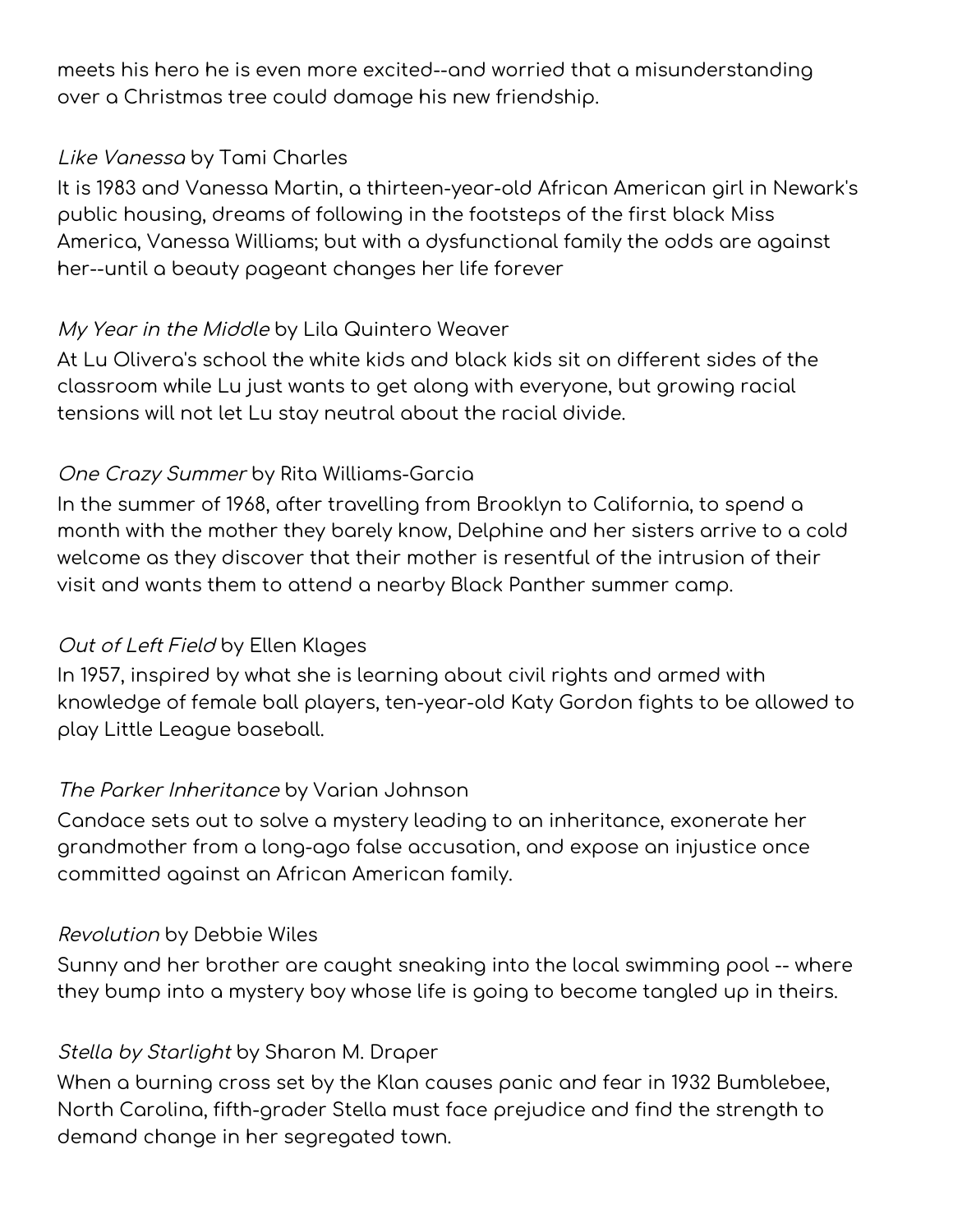### Violet [Mackerel's](https://catalog.bccls.org/polaris/search/title.aspx?ctx=35.1033.0.0.7&pos=12&cn=1324281) Pocket Protest by Anna [Branford](https://catalog.bccls.org/polaris/search/browse.aspx?ctx=35.1033.0.0.7&type=Browse&by=AU&term=Branford%2c+Anna.&page=0)

Violet and Rose organize a protest to save the big oak tree in Clover Park.

### What [Lane?](https://catalog.bccls.org/polaris/search/title.aspx?ctx=35.1033.0.0.7&pos=1&cn=1839187) By [Torrey](https://catalog.bccls.org/polaris/search/browse.aspx?ctx=35.1033.0.0.7&type=Browse&by=AU&term=Maldonado%2c+Torrey%2c&page=0) [Maldonado](https://catalog.bccls.org/polaris/search/browse.aspx?ctx=35.1033.0.0.7&type=Browse&by=AU&term=Maldonado%2c+Torrey%2c&page=0)

Biracial sixth-grader Stephen questions the limitations society puts on him after he notices the way strangers treat him when he hangs out with his white friends and learns about the Black Lives Matter movement.

# Non-Fiction Books:

### All the Way to the Top : How One Girl's Fight for Americans with Disabilities [Changed](https://catalog.bccls.org/polaris/search/title.aspx?ctx=35.1033.0.0.7&pos=1&cn=1838357) [Everything](https://catalog.bccls.org/polaris/search/title.aspx?ctx=35.1033.0.0.7&pos=1&cn=1838357) by Annette Bay [Pimentel](https://catalog.bccls.org/polaris/search/browse.aspx?ctx=35.1033.0.0.7&type=Browse&by=AU&term=Bay+Pimentel%2c+Annette%2c&page=0)

When Jennifer was just eight years old, she participated in the Capitol Crawl. An image of Jennifer crawling up the steps of Capitol Hill went viral and helped pressure Congress into passing the Americans with Disabilities Act. A celebration of youth activism that will will teach all children that they have the power to make a difference

Boycott Blues : How Rosa Parks [Inspired](https://catalog.bccls.org/polaris/search/title.aspx?ctx=35.1033.0.0.7&pos=60&cn=695751) <sup>a</sup> Nation by [Andrea](https://catalog.bccls.org/polaris/search/browse.aspx?ctx=35.1033.0.0.7&type=Browse&by=AU&term=Pinkney%2c+Andrea+Davis.&page=0) Davis [Pinkney](https://catalog.bccls.org/polaris/search/browse.aspx?ctx=35.1033.0.0.7&type=Browse&by=AU&term=Pinkney%2c+Andrea+Davis.&page=0) Illustrations and rhythmic text recall the December, 1955, bus boycott in Montgomery, Alabama.

#### Brown Girl [Dreaming](https://catalog.bccls.org/polaris/search/title.aspx?ctx=35.1033.0.0.7&pos=4&cn=1323190) by [Jacqueline](https://catalog.bccls.org/polaris/search/browse.aspx?ctx=35.1033.0.0.7&type=Browse&by=AU&term=Woodson%2c+Jacqueline.&page=0) [Woodson](https://catalog.bccls.org/polaris/search/browse.aspx?ctx=35.1033.0.0.7&type=Browse&by=AU&term=Woodson%2c+Jacqueline.&page=0)

Raised in South Carolina and New York, Woodson always felt halfway home in each place. In vivid poems, she shares what it was like to grow up as an African American in the 1960s and 1970s, living with the remnants of Jim Crow and her growing awareness of the Civil Rights movement.

# Give Us the Vote! : Over [Two Hundred](https://catalog.bccls.org/polaris/search/title.aspx?ctx=35.1033.0.0.7&pos=9&cn=1833195) Years of Fighting for the Ballot by [Susan](https://catalog.bccls.org/polaris/search/browse.aspx?ctx=35.1033.0.0.7&type=Browse&by=AU&term=Rubin%2c+Susan+Goldman%2c&page=0) [Goldman](https://catalog.bccls.org/polaris/search/browse.aspx?ctx=35.1033.0.0.7&type=Browse&by=AU&term=Rubin%2c+Susan+Goldman%2c&page=0) Rubin

Perfect for students who want to know more about voting rights, this book contains an extensive view of suffrage from the Founding Fathers to the 19th Amendment to the Civil Rights Act of 1964 to today's voter suppression controversies, and explains the barriers people of color, Indigenous people, and immigrants face.

#### The Little Book of Little [Activists](https://catalog.bccls.org/polaris/search/title.aspx?ctx=35.1033.0.0.7&pos=8&cn=1647519)

Filled with inspiring photos of children at actual protests and rallies, this book also includes inspirational quotes, simple ideas for how kids can get involved, brief definitions of concepts like "equality" and "feminism," and an introduction from a leading activist who's making a difference in the world today.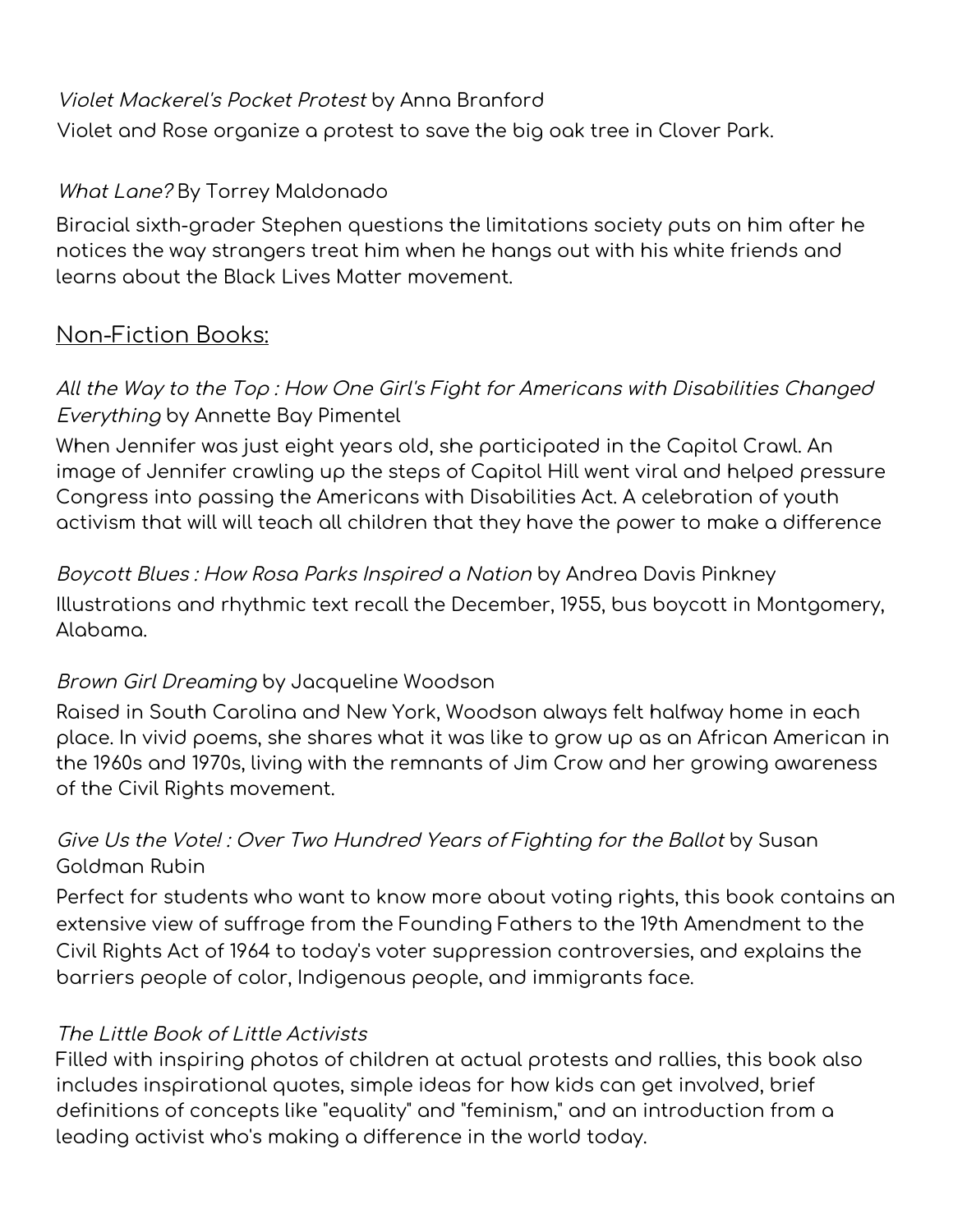# [Marching](https://catalog.bccls.org/polaris/search/title.aspx?ctx=35.1033.0.0.7&pos=58&cn=738065) for Freedom : Walk Together, Children, and Don't You Grow Weary by Elizabeth [Partridge](https://catalog.bccls.org/polaris/search/browse.aspx?ctx=35.1033.0.0.7&type=Browse&by=AU&term=Partridge%2c+Elizabeth.&page=0)

Traces the historic 1965 civil rights march from Selma to Montgomery.

### A [Place](https://catalog.bccls.org/polaris/search/title.aspx?ctx=35.1033.0.0.7&pos=14&cn=1806925) to Land by Barry [Wittenstein](https://catalog.bccls.org/polaris/search/browse.aspx?ctx=35.1033.0.0.7&type=Browse&by=AU&term=Wittenstein%2c+Barry%2c&page=0)

The true story behind the writing of Martin Luther King's "I Have a Dream" speech.

# Stonewall : <sup>a</sup> Building. an [Uprising.](https://catalog.bccls.org/polaris/search/title.aspx?ctx=35.1033.0.0.7&pos=2&cn=1784725) <sup>a</sup> Revolution by Rob [Sanders](https://catalog.bccls.org/polaris/search/browse.aspx?ctx=35.1033.0.0.7&type=Browse&by=AU&term=Sanders%2c+Rob%2c+1958-&page=0)

Describes the Stonewall Riots in New York City in 1969, which sparked the gay liberation movement in the United States, and details the history of LGBTQ rights since the riots.

### This Book is [Anti-Racist](https://catalog.bccls.org/polaris/search/title.aspx?ctx=35.1033.0.0.7&pos=1&cn=1828627) by [Tiffany](https://catalog.bccls.org/polaris/search/browse.aspx?ctx=35.1033.0.0.7&type=Browse&by=AU&term=Jewell%2c+Tiffany%2c&page=0) [Jewell](https://catalog.bccls.org/polaris/search/browse.aspx?ctx=35.1033.0.0.7&type=Browse&by=AU&term=Jewell%2c+Tiffany%2c&page=0)

This book is written so children and young adults will feel empowered to stand up to the adults who continue to close doors in their faces. This book will give them the language and ability to understand racism and a drive to undo it.

## Voice of Freedom : Fannie Lou Hamer, Spirit of the Civil Rights [Movement](https://catalog.bccls.org/polaris/search/title.aspx?ctx=35.1033.0.0.7&pos=42&cn=1514852) by [Carole](https://catalog.bccls.org/polaris/search/browse.aspx?ctx=35.1033.0.0.7&type=Browse&by=AU&term=Weatherford%2c+Carole+Boston%2c+1956-&page=0) Boston [Weatherford](https://catalog.bccls.org/polaris/search/browse.aspx?ctx=35.1033.0.0.7&type=Browse&by=AU&term=Weatherford%2c+Carole+Boston%2c+1956-&page=0)

Presents a collage-illustrated treasury of poems and spirituals inspired by the life and work of civil rights advocate Fannie Lou Hamer.

We are the Change: Words of [Inspiration](https://catalog.bccls.org/polaris/search/title.aspx?ctx=35.1033.0.0.7&pos=16&cn=1787218) from Civil Rights Leaders by [Selino](https://catalog.bccls.org/polaris/search/browse.aspx?ctx=35.1033.0.0.7&type=Browse&by=AU&term=Alko%2c+Selino%2c&page=0) Alko Presents quotes on civil rights from important and influential figures, including Queen Lili'uokalani, John Lewis, Nina Simone, and Barack Obama.

### We Rise, We [Resist,](https://catalog.bccls.org/polaris/search/title.aspx?ctx=35.1033.0.0.7&pos=1&cn=1728932) We Raise Our Voices

Fifty of the foremost diverse children's authors and illustrators share answers to the question, "In this divisive world, what shall we tell our children when the world seems bleak, and prejudice and racism run rampant?

# What Do You Do with <sup>a</sup> Voice Like That? : the Story of Extraordinary [Congresswoman](https://catalog.bccls.org/polaris/search/title.aspx?ctx=35.1033.0.0.7&pos=27&cn=1731780) [Barbara](https://catalog.bccls.org/polaris/search/title.aspx?ctx=35.1033.0.0.7&pos=27&cn=1731780) Jordan by Chris [Barton](https://catalog.bccls.org/polaris/search/browse.aspx?ctx=35.1033.0.0.7&type=Browse&by=AU&term=Barton%2c+Chris%2c&page=0)

A picture book of lawyer, politician, and civil rights leader Barbara Jordan.

### What's the Big Deal about [Freedom](https://catalog.bccls.org/polaris/search/title.aspx?ctx=35.1033.0.0.7&pos=34&cn=1612262) by Ruby [Shamir](https://catalog.bccls.org/polaris/search/browse.aspx?ctx=35.1033.0.0.7&type=Browse&by=AU&term=Shamir%2c+Ruby%2c&page=0)

Explains how America got the nickname "land of the free" and shares facts on subjects ranging from the Constitution and abolition to suffrage and the four freedoms, while offering insight into the progression and setbacks of democracy.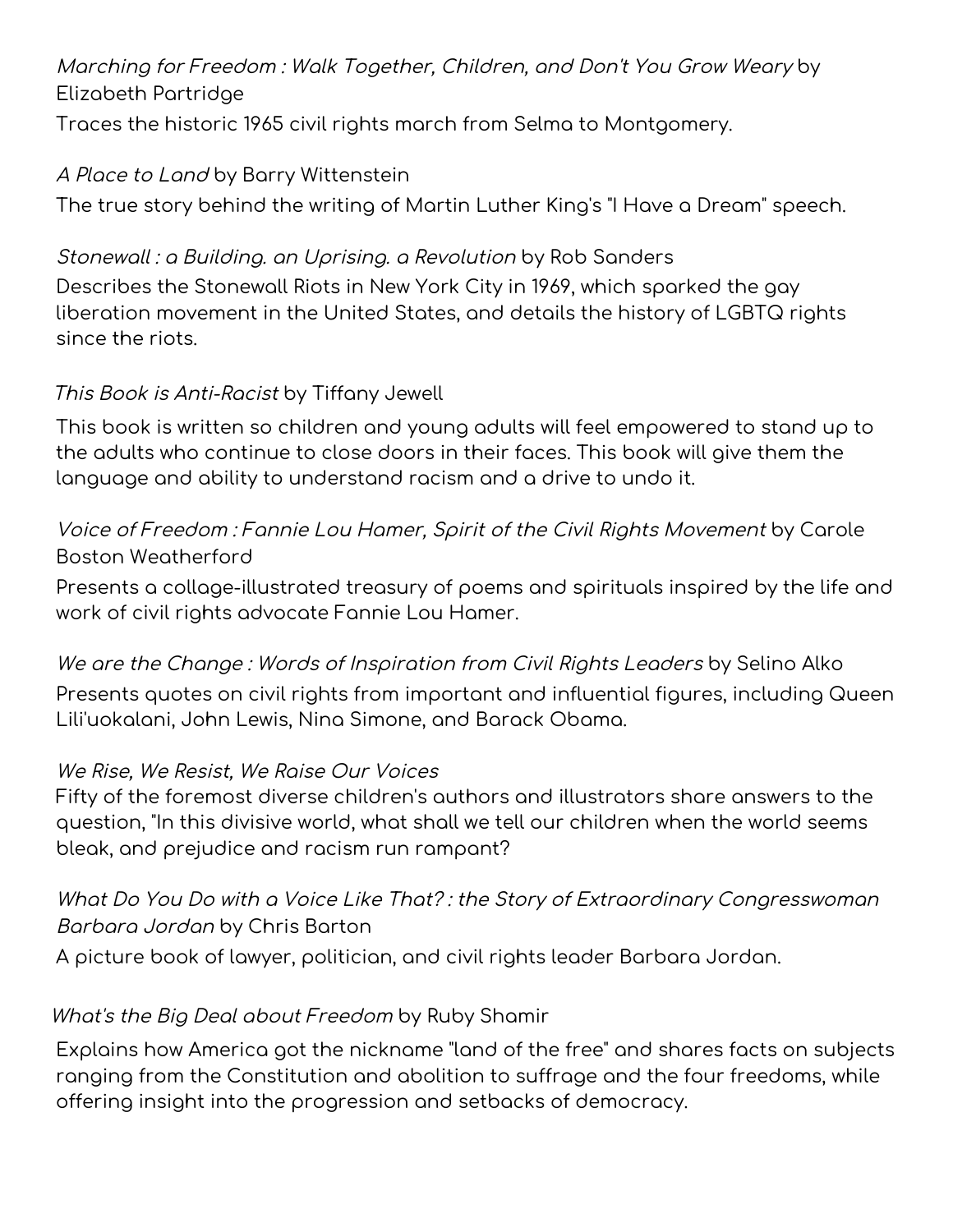### Who was Ida B. [Wells?](https://catalog.bccls.org/polaris/search/title.aspx?ctx=35.1033.0.0.7&pos=6&cn=1846535) By Sarah [Fabin](https://catalog.bccls.org/polaris/search/browse.aspx?ctx=35.1033.0.0.7&type=Browse&by=AU&term=Fabiny%2c+Sarah%2c&page=0)y

Throughout her life, Ida fought against prejudice and for equality for African Americans. She would go on to co-own a newspaper, write several books, help cofound the National Association for the Advancement of Colored People (NAACP), and fight for women's right to vote.

### Woke : <sup>a</sup> [Young](https://catalog.bccls.org/polaris/search/title.aspx?ctx=35.1033.0.0.7&pos=2&cn=1839666) Poet's Call to Justice by [Mahogany](https://catalog.bccls.org/polaris/search/browse.aspx?ctx=35.1033.0.0.7&type=Browse&by=AU&term=Browne%2c+Mahogany+L.%2c&page=0) L. Browne

Poems by women that reflect the joy and passion in the fight for social justice, tackling topics from discrimination to empathy, and acceptance to speaking out.

# Graphic Novels:

### El [Deafo](https://catalog.bccls.org/polaris/search/title.aspx?ctx=35.1033.0.0.7&pos=1&cn=1328547) by [Cece](https://catalog.bccls.org/polaris/search/browse.aspx?ctx=35.1033.0.0.7&type=Browse&by=AU&term=Bell%2c+Cece%2c&page=0) Bell

The author recounts in graphic novel format her experiences with hearing loss at a young age, including using a bulky hearing aid, learning how to lip read, and determining her "superpower."

### [March.](https://catalog.bccls.org/polaris/search/title.aspx?ctx=1.1033.0.0.7&pos=2&cn=1587421) Book One by John [Lewis](https://catalog.bccls.org/polaris/search/browse.aspx?ctx=1.1033.0.0.7&type=Browse&by=AU&term=Lewis%2c+John%2c+1940+February+21-&page=0)

This graphic novel is Congressman John Lewis' first-hand account of his lifelong struggle for civil and human rights, meditating in the modern age on the distance traveled since the days of Jim Crow and segregation.

#### [New](https://catalog.bccls.org/polaris/search/title.aspx?ctx=35.1033.0.0.7&pos=1&cn=1759853) Kid by Jerry [Craft](https://catalog.bccls.org/polaris/search/browse.aspx?ctx=35.1033.0.0.7&type=Browse&by=AU&term=Craft%2c+Jerry%2c&page=0)

Jordan enters a new school as one of the few kids of color in his entire grade. As he makes the daily trip to the upscale school, Jordan soon finds himself torn between two worlds--and not really fitting into either one. Can Jordan learn to navigate his new school culture while keeping his neighborhood friends and staying true to himself?

#### Satchel Paige : [Striking](https://catalog.bccls.org/polaris/search/title.aspx?ctx=35.1033.0.0.7&pos=1&cn=652424) Out Jim Crow by James [Sturm](https://catalog.bccls.org/polaris/search/browse.aspx?ctx=35.1033.0.0.7&type=Browse&by=AU&term=Sturm%2c+James%2c+1965-&page=0)

Told from the point of view of a sharecropper, this compelling narrative follows Paige from game to game as he travels throughout the segregated South.

#### The [Underground](https://catalog.bccls.org/polaris/search/title.aspx?ctx=35.1033.0.0.7&pos=1&cn=1352911) Abductor / an Abolitionist Tale by [Nathan](https://catalog.bccls.org/polaris/search/browse.aspx?ctx=35.1033.0.0.7&type=Browse&by=AU&term=Hale%2c+Nathan%2c+1976-&page=0) Hale

An illustrated introduction to the life and achievements of Harriet Tubman depicts her escape from slavery in the mid-nineteenth century and her life-risking dedication to helping runaway slaves find freedom north of the Mason-Dixon line.